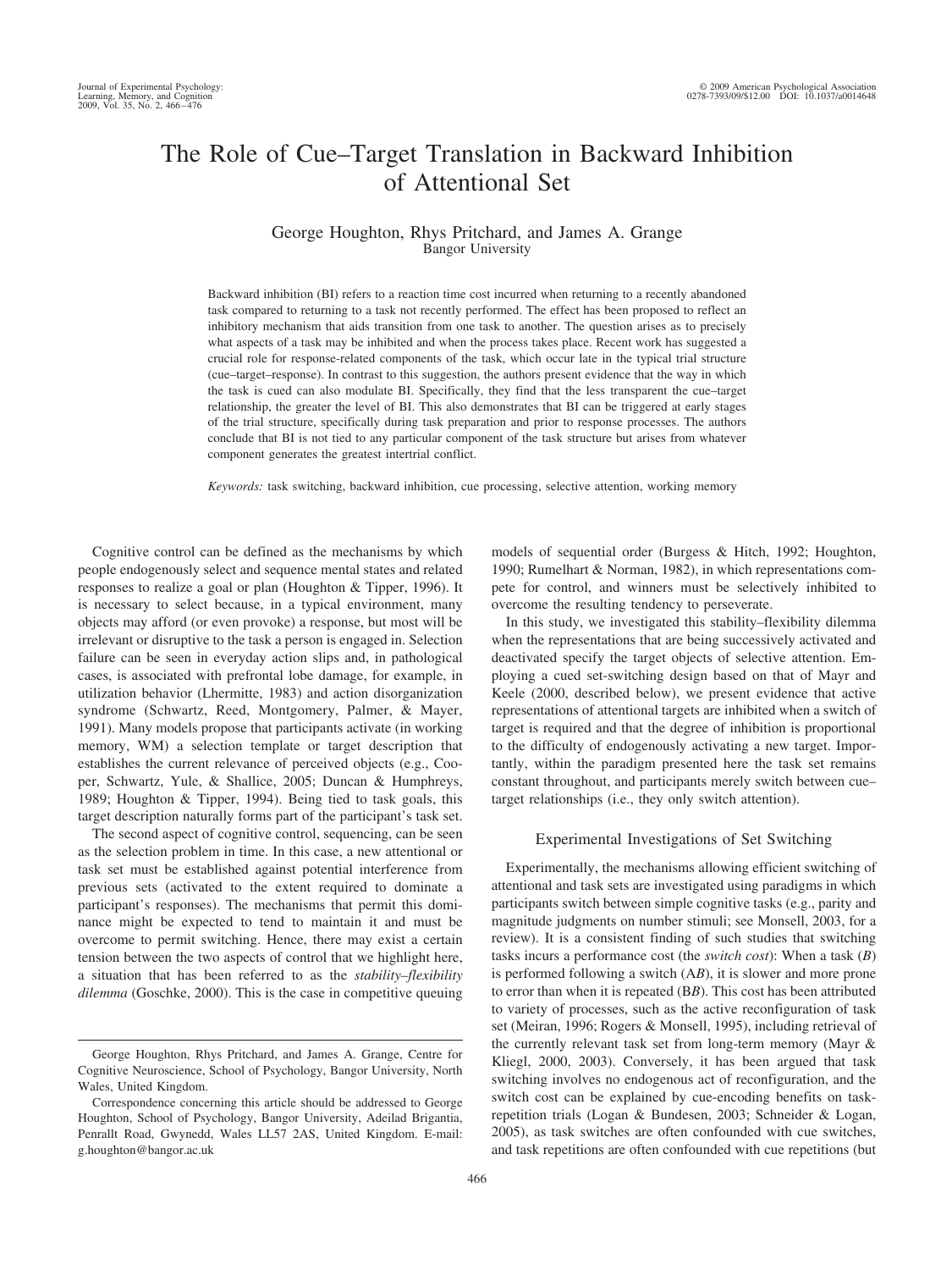see Altmann, 2006). Other authors have highlighted a role of interference from recent task performance, for instance from the aforementioned tendency of the preceding (and now irrelevant) task set to maintain its activation (Allport, Styles, & Hsieh, 1994). If this activation is overcome by some form of inhibitory mechanism, as suggested earlier, then this inhibition may in turn interfere with the reactivation of a task in the typical alternating runs procedure, with, for example, ABABA . . . or AABBAA . . . task sequences (Allport & Wylie, 2000; Mayr & Keele, 2000).

#### Evidence for the Inhibition of Task Sets

In an influential article, Mayr and Keele (2000) investigated the role of inhibition in switching using a paradigm in which participants switched repeatedly between three tasks. This allowed a critical comparison between returning to a recently abandoned task set after one intermediate trial (lag-2 repetition or AB*A* sequence) and returning to the same task set when it had not appeared in the previous two trials (lag-2 nonrepetition or CB*A* sequence). If a task set is inhibited when being deselected, the inhibited state may persist for a short duration and hinder immediate reactivation after one intermediate trial (AB*A* sequence); during a CB*A* sequence, Task A will not have been inhibited so recently, and performance should be less affected.

To test this idea, Mayr and Keele (2000) employed a target detection paradigm, whereby four rectangular stimuli were presented with one at the center of each quadrant of the screen. On each trial, participants had to respond to the location of a target rectangle by making a spatially compatible keypress response. Three of the rectangles (randomly positioned) were potential targets, and each differed in appearance from the others along one of three dimensions: color, orientation, or movement. The target display was preceded by a verbal cue ("color," "orientation," "movement") specifying the dimension on which the target deviated from the distractors. This dimension varied from trial to trial, with no immediate repetitions, permitting a contrast between AB*A* and CB*A* sequences. As each dimension had two possible deviant states (e.g., the color dimension could be a pink or purple rectangle), Mayr and Keele argued that the participant must attend to the relevant dimension rather than forming specific cue-to-target relationships.

The authors found the predicted slowing on an AB*A* sequence, termed the effect *backward inhibition* (BI), and provided evidence that BI could not be overcome with increased preparation time (Mayr & Keele, 2000, Experiment 1) and that it is tied to situations requiring top-down control (Experiment 4). The BI effect has been replicated in a number of studies varying in task demands (Altmann, 2007; Arbuthnott, 2005; Arbuthnott & Woodward, 2002; Bao, Li, Chen, & Zhang, 2007; Dreher & Berman, 2002; Gade & Koch, 2005, 2007, 2008; Hübner, Dreisbach, Haider, & Kluwe, 2003; Koch, Gade, & Phillip, 2004; Mayr, Diedrichsen, Ivry, & Keele, 2006; Mayr, 2002; Mayr & Keele, 2000; Phillip, Gade, & Koch, 2007; Schuch & Koch, 2003) and has been shown to selectively reduce interference from the preceding task set (Hübner et al., 2003; see also Masson, Bub, Woodward, & Chan, 2003).

Despite the considerable progress made, it remains unclear precisely what is inhibited during disengagement from one task to allow activation of another. Mayr and Keele (2000) initially suggested that the task set as a whole is inhibited. An alternative idea is that inhibition is more precisely targeted and is demand driven; that is, if its function in task switching is to reduce the interference caused by previously dominant representations, then it should be most clearly manifest in that aspect of the switch that generates the greatest level of between-trials conflict. This suggestion agrees with the literature showing employment of executive control processes at times of increased conflict (Botvinick, Braver, Barch, Carter, & Cohen, 2001).

Evidence for such a view comes from the work of Koch and colleagues on the role of stimulus–response (SR) mappings in generating BI. Schuch and Koch (2003) showed that BI can depend on the response selection stage of a task switch by adapting the paradigm to include a go/no-go manipulation. In an otherwise standard BI paradigm, a go/no-go signal was presented after the cue on each trial, so that participants would prepare for each trial (on the basis of the cue) but only execute a response on go trials. The authors argued that if response selection for a new task triggers inhibition of the preceding task (to reduce conflict), then no BI cost should be found for an AB*A* sequence if the *n* – 1 trial was a no-go task (as no response is made). The results showed the predicted effect, leading to the proposal that BI depends on the mechanisms that resolve conflict arising from persisting activation of the most recent SR rule. Gade and Koch (2007) refined this idea by suggesting that the effect requires the competing tasks to share response sets (e.g., the same left and right keypresses). In this case a switch of tasks requires suppression of the previous SR map. Further evidence for the response-centered view is provided by the finding that while BI is not reduced when participants are given longer preparation time (by extending the cue-to-stimulus interval; Mayr & Keele, 2000; Schuch & Koch, 2003), it is affected by the length of time between trials, measured by the response-to-cue interval, suggesting that inhibition is proportional to the activation levels of response rules when a task is disengaged (Gade & Koch, 2005).

# Task Cues and BI

The results of Koch and colleagues (Gade & Koch, 2007; Schuch & Koch, 2003) have led to a certain focus on the role of the response selection stage in the generation of BI. However it is important to note that response competition should not have played such an important part in the original Mayr and Keele (2000) study, as the task they employed was to respond to the location of a target object by making a spatially compatible finger movement. Although the target (dimension) varied from trial to trial, the target-location-to-response mapping did not. Thus, taking the position that inhibition should be employed where there is the greatest need to reduce intertrial conflict, it is possible that other parts of the trial structure may also contribute to BI if the locus of conflict is shifted onto them. Of the major components of the trial structure, the task cue and its influence on task performance has received relatively little attention in the BI literature. The work of Arbuthnott (2005; Arbuthnott & Woodward, 2002) has provided evidence that the way in which the task is cued can modulate BI. Although Arbuthnott and Woodward (2002) found no modulation of BI due to familiarity of cue–task associations, BI was attenuated when tasks were spatially cued by the location of a row of asterisks (as opposed to a verbal cue), a finding replicated with refined methodology by Arbuthnott (2005). Arbuthnott attributed lack of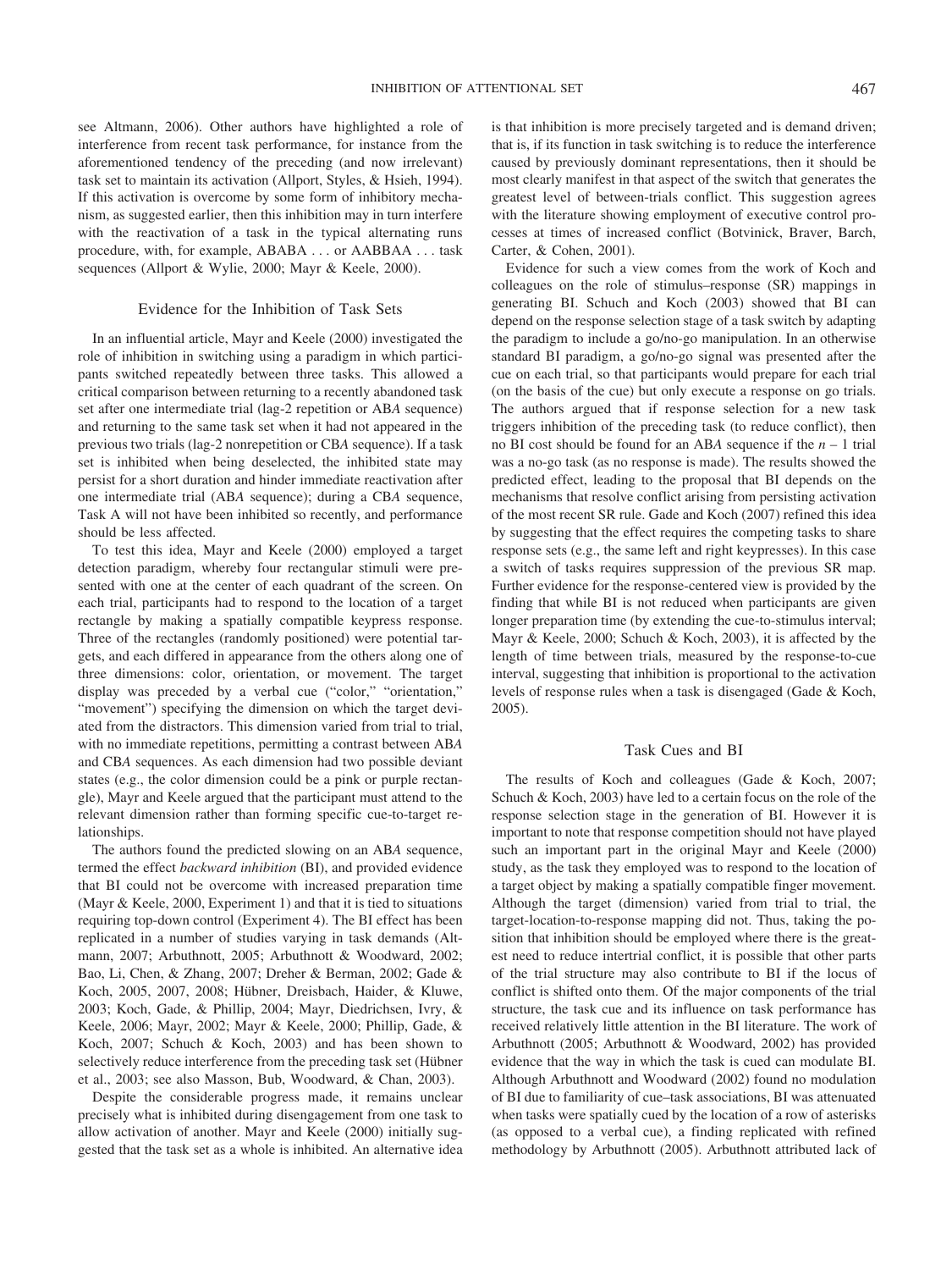BI with the spatial cues to increased discrimination between the three tasks' category-response rules and also proposed that in the spatial cueing condition, competing task sets remain active to some degree during task performance (Arbuthnott, 2005, Experiment 2). However, in the spatially cued condition, the stimuli appeared at the cued location and hence changed position from trial to trial (unlike in the verbally cued condition). Thus, one must be wary of attributing the attenuation of BI to differences in the cues alone. Nevertheless, Arbuthnott's (2005) study does present a challenge to the suggestion that BI is exclusively generated by the use of overlapping response sets (Gade & Koch, 2007). In particular, Experiment 1 of Arbuthnott (2005) utilized univalent response sets and trivalent stimuli (i.e., a single digit that affords all three possible tasks), a condition that should not generate BI according to Gade and Koch (2007).

## The Current Study

Within the framework of task switching, it can be difficult to ascertain what aspect of the trial structure is targeted by BI, as a task set comprises many components, all and any of which may have to be altered during a task switch (Schneider & Logan, 2007). In this article, we present a paradigm that enables us to focus on the contribution of the cue in generating BI, while holding all other aspects of the task set constant. We propose that when a task cue is used to retrieve elements of a task set, some form of translation must occur between the cue and those elements. In accordance with Mayr and Kliegl's (2000, 2003) model, we assume that this translation normally involves retrieval from long-term memory and application to WM. If this process is subject to conflict or interference from elements of the previous trial (still active in WM), then the latter will be a target for specific inhibition. However, if the cue is such that it requires little or no translation to establish the correct mental set, providing the desired contents of WM directly, then conflict from previous content will be minimal, and no (specific) inhibition will be required. Thus, we expected the degree of BI observed to be modulated by the degree of transparency (Logan & Schneider, 2006) of the cue–task, or cue–target, relationship.

To test this hypothesis, we have adapted the original Mayr and Keele (2000) paradigm (target location task) to employ simple one-to-one cue–target mappings. On each trial, participants first see a cue (verbal or iconic) that indicates a distinctive property of the to-be-located target. Following this cue, they see a display from which they must select the object containing the target property. Within and across experiments, we manipulated the cue–target relationship, in terms of the transparency of its relationship to the target. A transparent cue makes activation of the target description in WM relatively easy, while less transparent (or nontransparent) cues will require effortful retrieval of the target from long-term memory. Below we describe the general method used in all the experiments. Here we briefly draw attention to three details of the method:

1. Attention switching without task switching.

In all BI studies to date, participants have had to switch between different task sets (e.g., magnitude, parity, prime status judgments). In this case, many things may change from trial to trial, including the task cue, the task-relevant aspects of the stimulus display (attention switch), the response set, and the SR mapping. In our studies, we focused on the switch of attention in isolation of everything else. Therefore, throughout all experiments presented here, the task remains constant (locate the target matching the presented cue), and participants switch between one-to-one cue– target relationships, which we take to induce a switch of selective attention. Finding BI without task switching will provide strong evidence that the mechanisms that produce BI are not tied to any particular component of a task set (or to the task set as a whole).

2. No switch of response set.

Our aim for the studies was to isolate the role of the cue–target relationship in the inhibition of attentional set, and given the previous work (cited above) showing the importance of response processes in generating BI in task switches, we deliberately chose a design in which there should be no conflict between SR mappings on successive trials.

3. No temporal cue–target overlap.

In studies of cued task switching, the cue is often visible when the target appears, removing the need for advance preparation (Verbruggen, Liefooghe, Vandierendonck, & Demanet, 2007). Participants may even respond on the basis of cue–target compounds. We wished participants to always have to make some mental response to the cue alone, and hence it disappeared before the target was displayed. (We note here that although Druey & Hübner, 2007, have proposed that BI is affected by the temporal overlap of cue and target, we have not found this to be the case for the paradigm employed here; Grange & Houghton, in press).

## General Method

All of the experiments reported in this article follow the same basic format that we describe here to enable us to abbreviate the descriptions of the individual experiments.

#### *Participants*

All participants were students at Bangor University, who took part in exchange for both course and printer credits. None were dyslexic and all reported normal or corrected-to-normal vision.

#### *Task*

The task required participants to make keypress responses indicating the location on the screen of a target stimulus. Four target locations were defined (upper–lower and right–left quadrant), and target position changed randomly on every trial, with all four possible target positions being filled. The target changed on every trial and was specified by a preceding cue (with a 1:1 cue–target mapping) that disappeared before the target display appeared. Depending on the experiment, the cues and targets could be words or simple visual shapes (icons).

## *Apparatus and Stimuli*

All of the experiments were implemented using E-Prime (Psychology Software Tools, 2002) running on a PC and were presented on a 17-in. (43.18-cm) cathode ray tube monitor set at about 60 cm from the participant. Responses were made manually on a computer keyboard, using the index and middle fingers of both hands. The stimuli varied between experiments, but in every case the stimulus display consisted of four items located in the centers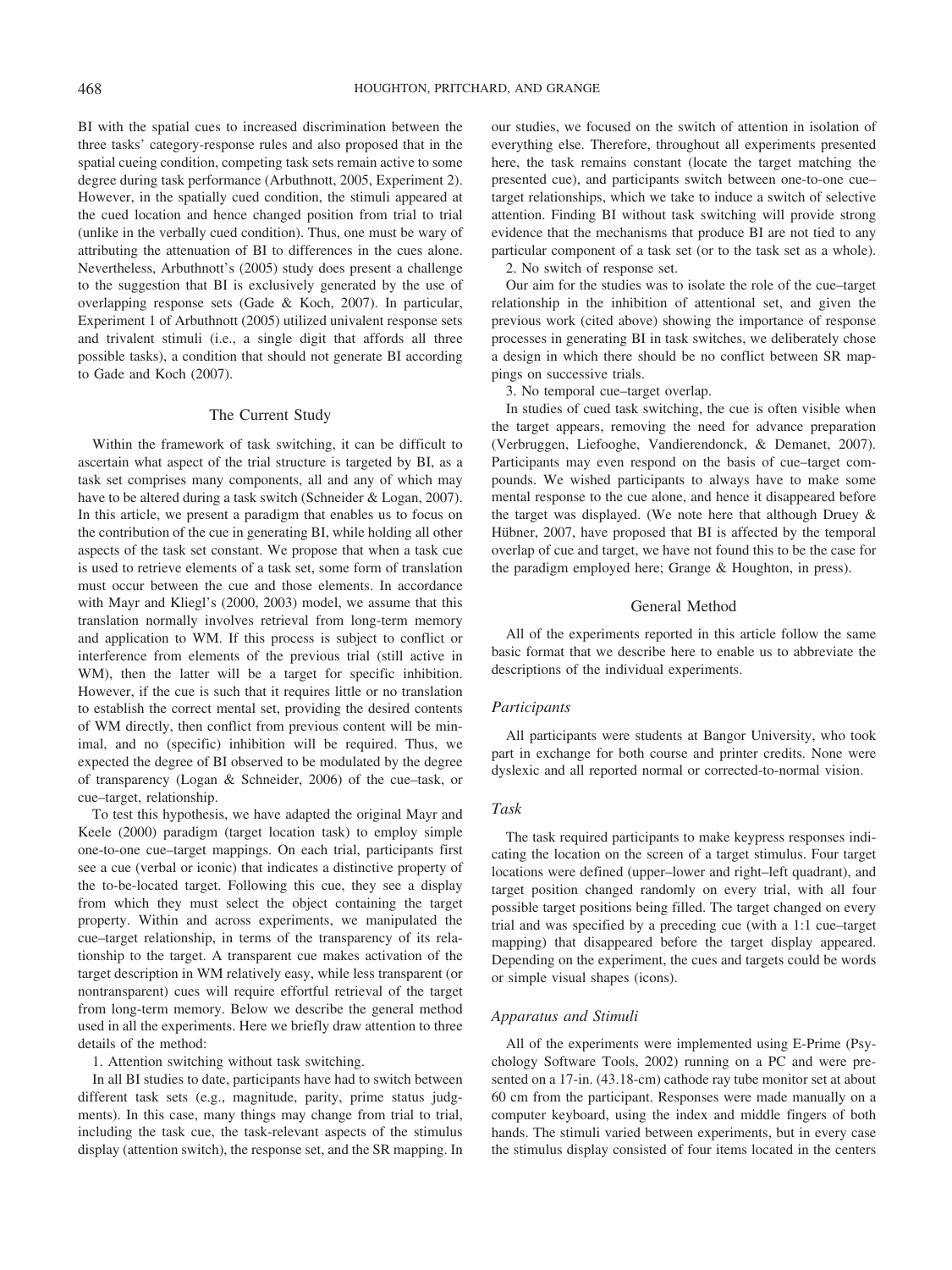of the four quadrants of the screen. Participants indicated the location of the target stimulus by making a keypress response. With the exception of Experiment 2a, the responses were spatially compatible with stimulus locations, as follows (location  $=$  key): top left  $= D$ ; bottom left  $= C$ ; top right  $= J$ ; bottom right  $= N$ . Participants used the index and middle fingers of both hands, placed on the keys in the natural fashion.

#### *Design and Procedure*

Participants saw a series of trials consisting of a cue (verbal or iconic) followed by a target display. Cues were displayed for 500 ms, followed by a cue–stimulus interval of 250 ms (blank screen). After the cue–stimulus interval, there followed the stimulus display that remained visible until a response was made. The next trial began after a response– cue interval of 500 ms. The cue specified the visual feature to look for in the stimulus display (the target), and participants responded by identifying the position of the target by pressing the spatially compatible response key. They were asked to respond as quickly and as accurately as possible.

In every experiment, there were three possible targets, the order of which was random, except that no target was repeated twice in succession. This produced two different types of target sequence: a lag-2 repetition (AB*A* sequence) and a lag-2 nonrepetition (CB*A* sequence). Target position was randomized. Of the three other screen positions, two were occupied by the other two possible targets and the third by a distractor (Mayr & Keele, 2000). The assignment of nontargets to screen locations was also random, once the target location had been selected.

#### Data Analysis

#### *Trimming*

The following trimming procedure was used in all of the experiments. The first two trials of each experimental block were excluded from analysis. For the reaction time (RT) analysis, trials resulting in an error were removed. In addition, the two trials following an error were removed, so that RTs to correct trials were not contaminated by errors at lag-2 or lag-1. Trials with RTs that were under 200 ms and over 2,000 ms were also removed.

## *Analysis*

In general, the error data did not produce significant effects, and the *Results* sections will concentrate on the RT data. We analyzed participants' mean RTs by condition using a repeated measures ANOVA (analysis of variance), followed by planned comparisons where necessary. A factor in all experiments was the trial sequence comparison, AB*A* versus CB*A*. This will be referred to as *lag type*, with levels lag-2 repetition (AB*A*) and nonrepetition (CB*A*).

# Experiment 1

## *Method*

*Participants.* We recruited 31 participants as described in the General Method. One participant's data were lost due to a computer problem at the time of the experiment.

*Stimuli.* The target display consisted of four ovals presented as described in the General Method. Of the four ovals, three could act as targets (i.e., contain a feature specified by the preceding cue), while the other was a distractor. Each target oval was distinguished from the rest by a critical feature (angled, border, shaded; see Figure 1). All of the stimuli were 6 cm in length, and three of them had a width of 2.3 cm, while one was 3.5cm (see Figures 1 and 2). The location of each stimulus was randomized on each trial.

The stimulus displays were preceded by a cue, which specified which visual feature to look for. There were two types of cue, verbal and iconic, which were presented in separate blocks. The three verbal cues, each disyllabic and six letters long, were "border," "angled," and "shaded" displayed in Times New Roman font in Size 15 (see Figure 1). The three icon cues were rectangular and contained a visual representation of the target feature (see Figure 1). All three iconic cues were 4 cm longs; two were 1.5 cm wide and one was 2 cm wide. All cues were presented in the center of



*Figure 1.* Verbal and icon cues and their associated target stimuli for Experiment 1. The cue is shown on the left of each pair, and the associated target is shown on the right.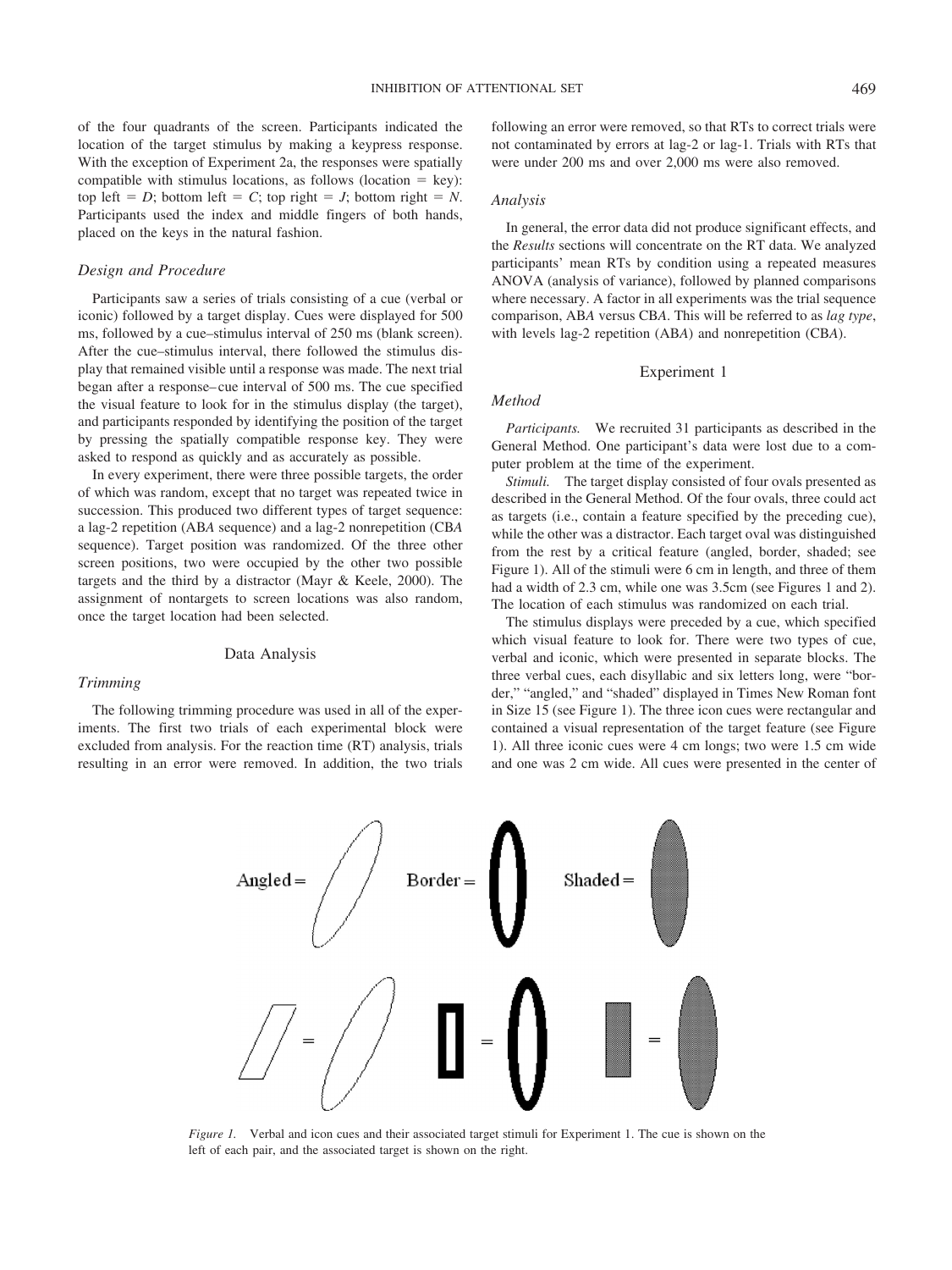

*Figure 2.* Example of AB*A* and CB*A* trial sequences with visual (iconic) cues (A) and with verbal cues (B).

the screen. In terms of transparency, we considered the icon cues to be maximally transparent, as they provided a direct visual representation of the target feature (albeit in a different shape). The verbal cues, though meaningfully associated with the visual targets, were less transparent, as they would still require an act of translation to bring the target feature into WM.

*Design and procedure.* Participants saw a series of trials as described in the General Method. The AB*A* and CB*A* sequences are illustrated in Figure 2.

The experiment consisted of two blocks of trials, one with icon cues and the other with verbal cues. The order of the blocks was counterbalanced across participants. Before each block of trials, the participants were shown a pictorial representation of the relationship between the cues and targets and then carried out a practice run of 30 trials prior to completing an experimental block of 126 trials. The experimenter stayed in the room while the participant practiced, then left the room when the participant carried out the experimental block.

# *Results*

Analysis of the errors revealed no significant effects; hence, we report only the RT data. RT data were trimmed as described in the General Method, resulting in 10% of trials being excluded. We analyzed the remaining data using a  $2 \times 2$  repeated measures ANOVA for the factors cue type (verbal vs. iconic cue) and lag type (lag-2 repetition vs. lag-2 nonrepetition; see Table 1). There were significant main effects of both cue,  $F(1, 29) = 44.67$ ,  $p <$ .001, and lag repetition,  $F(1, 29) = 9.07$ ,  $p = <.01$ , and a significant interaction between the two factors,  $F(1, 29) = 8.5$ ,  $p <$ .01. The main effect of cue was due to participants responding faster to icon than to word cues. We further analyzed the interac-

Table 1

*Mean Reaction Times in Milliseconds Across AB*A *and CB*A *Sequences for Both Cue Types in Experiment 1*

|                                 | Cue type    |           |  |
|---------------------------------|-------------|-----------|--|
| Sequence                        | Iconic cues | Word cues |  |
| ABA                             | 493 (78)    | 591 (104) |  |
| <b>CBA</b>                      | 492 (79)    | 567 (96)  |  |
| Backward inhibition (ABA – CBA) |             | 24        |  |

*Note*. Standard deviations are in parentheses.  $ABA = lag-2$  repetition;  $CBA = lag-2$  nonrepetition.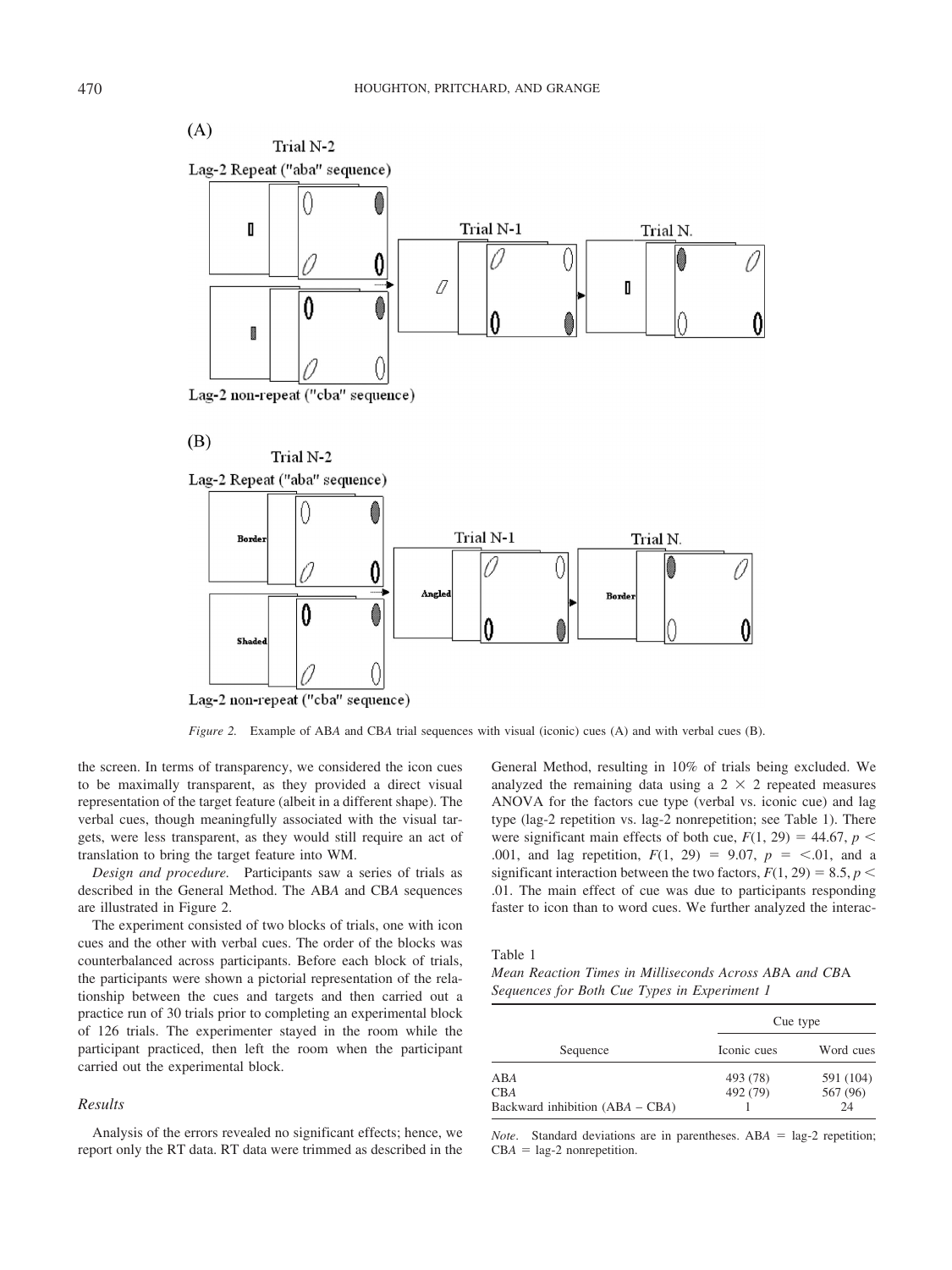tion using planned comparisons. For word cues, there was a significant BI effect of 24 ms,  $t(29) = 3.4$ ,  $p < .005$ . For iconic cues, there was a nonsignificant effect of 1 ms (see Table 1).

# *Discussion*

The results of this experiment showed a clear dissociation between the two cueing conditions with respect to BI. When the targets were verbally cued, a highly reliable BI effect of 24 ms was found, whereas the effect was completely absent for the transparent icon cues. This clearly suggests that the way in which the target is being activated in WM affects the process of inhibition. We assumed that the verbal cues must be translated in some manner to retrieve a useable representation of the target feature (i.e., one that can be directly compared to the stimulus display), whereas the icon cues provide this information directly. Thus, BI appears to vary inversely with the degree of transparency of the cue–target relationship.

Before testing this idea in more detail, we first addressed a possible confound in the first study. As well as showing greater BI with verbal cues, participants were also much slower overall. It is possible then that the emergence of robust BI is affected by overall task difficulty; participants on average spend longer on each trial when a verbal cue is used, and this relative difficulty and increased time on task may increase the likelihood of inhibition being used and/or its effects observed. In the following two experiments, we addressed this by producing a more difficult (slower) version of the icon cue condition (Experiment 2a) and an easier (faster) version of the verbal cue condition (Experiment 2b). If overall task difficulty plays a role, then we would expect BI to emerge when the icon cue task is made more difficult and to be reduced or disappear when the verbal cue task is made easier. The results of Experiments 2a and 2b will be discussed together following Experiment 2b.

#### Experiment 2a

The aim of this experiment was to repeat the icon cue condition of Experiment 1 but to include a version that was more difficult, ideally at least as difficult (as measured by RTs) as the verbal cue condition in Experiment 1. To this end, each participant performed the task with two different SR mappings; one was the spatially congruent arrangement used in Experiment 1, while the other was left–right reversed (spatially incongruent). We predicted that the incongruent SR mapping would increase the difficulty of the task and the average time taken on each trial. If this is a factor in producing BI, then the incongruent condition should show more BI than the congruent one.

## *Method*

*Participants.* We recruited 16 new students at Bangor University as described in the General Method.

*Stimuli, design, and procedure.* Apparatus, testing conditions, and stimuli were all identical to the icon cue condition of Experiment 1. However, participants performed two different SR mappings, congruent and incongruent. In the congruent condition, the SR assignment was the same as that used in Experiment 1. In the incongruent condition, the responses were left–right reversed with respect to the locations of the targets; thus, pressing the *D* and *C* keys (left hand) represented top and bottom right, respectively, while pressing the *J* and *N* keys (right hand) represented top and bottom left, respectively. The two SR mappings were performed in separate blocks, the order of which was counterbalanced across participants. All other parameters (timing, block length, practice, etc.) were identical to Experiment 1.

#### *Results*

The error analysis showed only a significant main effect of SR mapping,  $F(1, 15) = 4.5$ ,  $p = .05$ ), with participants making more errors in the incongruent condition. Trimming of RT data (General Method) resulted in the loss of 15% of trials. The remaining data was subject to a  $2 \times 2$  repeated measures ANOVA, with factors lag type (repetition vs. nonrepetition) and SR mapping (congruent vs. incongruent). Means and standard deviations of RTs are shown in Table 2. The only significant effect was the main effect of SR mapping, as participants were considerably slower using the incongruent than the congruent mapping (663 ms v. 470 ms), *F*(1,  $15$ ) = 91.7,  $p < .001$ . No BI was observed whatever the mapping used.

Comparing Experiment 2a with the results from Experiment 1, the mean RTs for the congruent conditions were similar (470 ms vs. 497, respectively). The mean RT for the incongruent condition of Experiment 2a was even slower than that to the verbal cue condition of Experiment 1 (663 ms vs. 587, respectively).

## Experiment 2b

In this experiment, we tested whether we could reduce or eliminate the BI effect produced by verbal cues in Experiment 1, by making the overall task easier (without changing its basic nature). To this end, we replaced the feature localization task used in Experiment 1 with a verbally cued color localization task. In pilot studies using this manipulation, we found that participants could perform color localization relatively quickly. (We assumed that this is because color targets are more salient than the visual targets of Experiment 1. However, it is also likely that the semantic association between color words and colors is greater than that between the verbal cues and targets of Experiment 1. If this is so, then the verbal cues used in this experiment should be considered somewhat more transparent than those used in Experiment 1).

#### Table 2

*Mean Reaction Times in Milliseconds for Experiments 2a and 2b*

|                                      | Experiment 2a |                             |               |  |
|--------------------------------------|---------------|-----------------------------|---------------|--|
| Sequence                             |               | Congruent SR Incongruent SR | Experiment 2b |  |
| ABA                                  | 469 (89)      | 666 (136)                   | 476 (99)      |  |
| <b>CBA</b>                           | 472 (87)      | 661 (147)                   | 464 (93)      |  |
| Backward inhibition<br>$(ABA - CBA)$ | $-3$          |                             | 12            |  |

*Note*. Standard deviations are in parentheses.  $SR =$  stimulus–response;  $ABA = lag-2$  repetition;  $CBA = lag-2$  nonrepetition.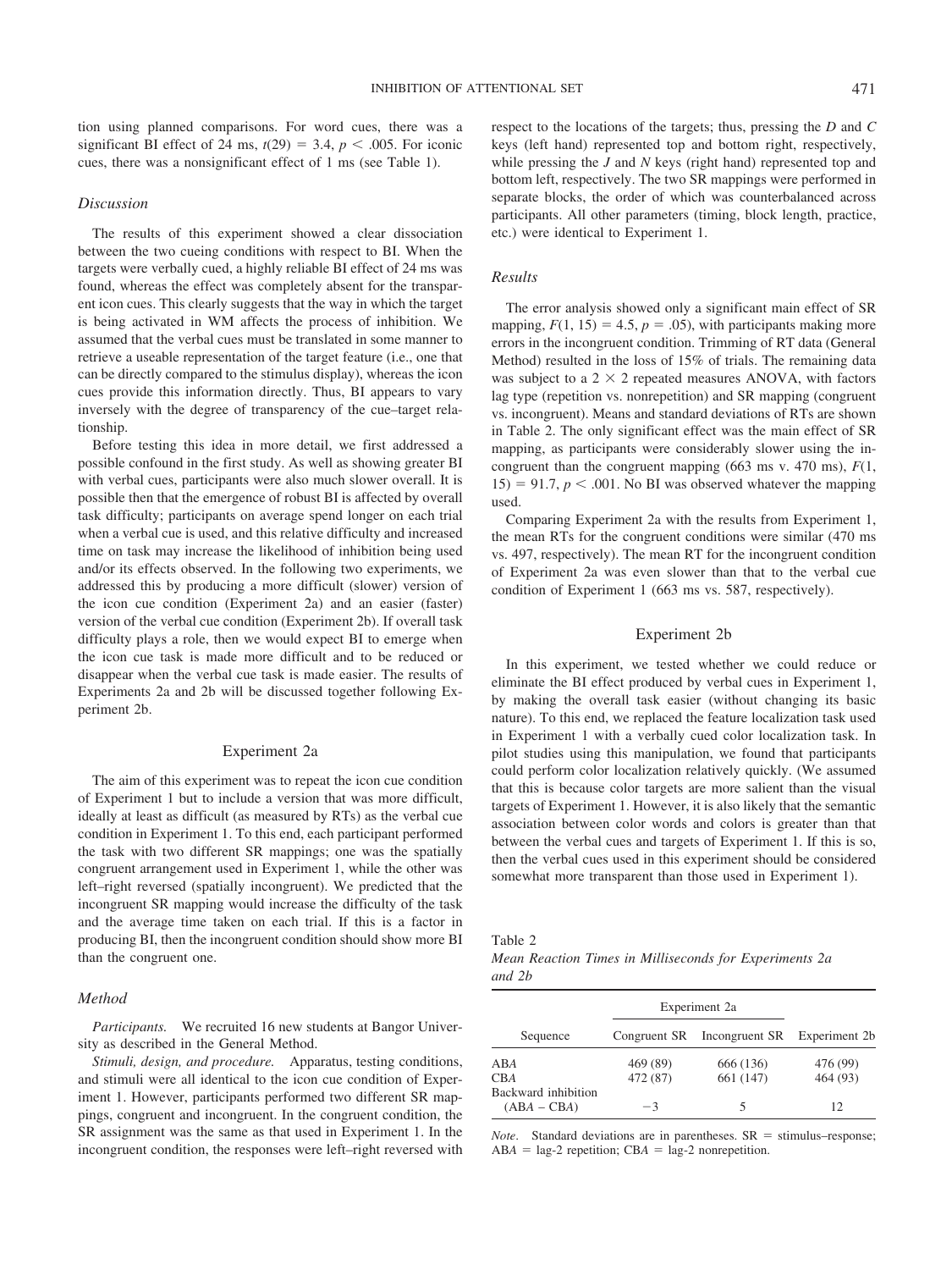# *Method*

*Participants.* We recruited 32 new students at Bangor University according to the General Method.

*Stimuli and procedure.* The experiment had exactly the same structure, timing parameters, and SR rules as the verbal cue condition of Experiment 1. However, the stimuli consisted of four colored (filled) ovals of the same dimensions and arrangement as in Experiment 1; the targets were colored red, blue, or green, and the distractor oval was orange. The target was cued by the words *red, blue*, and *green*, displayed as in the verbal cue condition of Experiment 1. All participants received instructions as in the previous experiments followed by a practice block of 32 trials. They then completed a single experimental block of 126 trials.

#### *Results*

No significant effects were found in the errors. For the RT analysis, trimming (General Method) resulted in the loss of about 7% of trials. A comparison of lag-2 repetition versus lag-2 nonrepetition revealed a significant BI effect of 12 ms,  $t(31) = 2.7$ ,  $p = .011$ .

#### *Discussion—Experiments 2a and 2b*

In Experiment 2a, we attempted to produce BI with icon cues by slowing overall RTs using a spatially incongruent SR mapping. While this produced the desired slowing, it was found to have no effect at all on BI. Hence, it does not appear to be the case that BI is more likely to emerge as a task simply becomes more difficult. Experiment 2b employed the converse logic, whereby we attempted to speed up the verbally cued task by using a more salient visual feature (color). In this case, mean RTs were similar to (indeed slightly faster) than those to the icon-cued condition of Experiment 1, but significant BI was still observed. Thus, these two experiments have provided a double dissociation between task difficulty and BI, turning the RT relationship between the verbally and visually cued conditions of Experiment 1 on its head while maintaining the overall pattern of BI. We conclude then that the BI difference between the two cueing conditions found in Experiment1 was not simply a function of the relative ease with which the tasks could be carried out.

We return then to the idea that BI of attentional set depends on a translation in WM between the form in which the cue is presented and the mental instantiation of the search target. If this is so, then the effect should not depend on the fact that the cue is verbal and the target visual, as has been the case in the conditions producing BI so far. Hence, in Experiments 3 and 4, we aimed to show BI when there is no change of modality between the cue and the target. Experiment 3 involved a visual (icon) cue to a visual target, while in Experiment 4 we looked at verbal cues to verbal targets.

#### Experiment 3

In this experiment, we exactly repeated the design of Experiment 1, comparing visual (icon) and verbal cues, but in the icon-cued condition the cues did not resemble the targets (see Figure 3). The logic was that if the absence of BI in the icon-cued conditions of Experiments 1 and 2a is due to the lack of a need to translate between cue and target, then the use of visual cues that do not resemble the target should produce BI, as participants will not be able to simply use the cue directly to identify the target. Indeed, we suggested that the new abstract icon cues (see Figure 3) will be even harder to translate (as they are less transparent) than the meaningful verbal cues of Experiment 1. Therefore, we expected overall RTs to be slower for the icon-cued condition, due to the extra retrieval difficulty. We also predicted this extra translation needed to interpret the cue would generate even more conflict in WM at the time of a switch and with it greater inhibitory control. Thus. we now predicted the reverse findings from Experiment 1 (i.e., that the visual [icon] cues should generate more BI than the verbal cues, though the latter condition will still produce BI).

## *Method*

*Participants.* We recruited 28 new participants as described in the General Method. Data from 1 participant were lost due to a computer failure.

*Stimuli and procedure.* The experiment was identical in structure to Experiment 1, comparing BI in verbally versus visually cued target searches. The verbally cued condition was identical in all respects to the corresponding condition in Experiment 1. In the visually cued condition, we used visual cues that had no direct relationship to the target stimuli (see Figure 3). All participants performed two blocks of 126 trials, one block for each cue type. The relationship between the cues and targets was explained before each block, and participants performed a block of practice trials before starting each experimental block. The order of blocks was counterbalanced across participants.

#### *Results*

Trimming of the RT data (General Method) resulted in the loss of about 16% of trials. We analyzed the remaining data using a 2  $\times$ 



*Figure 3.* Visual cues and targets used in Experiment 3. The cue is shown on the left of each pair, and the associated target is shown on the right.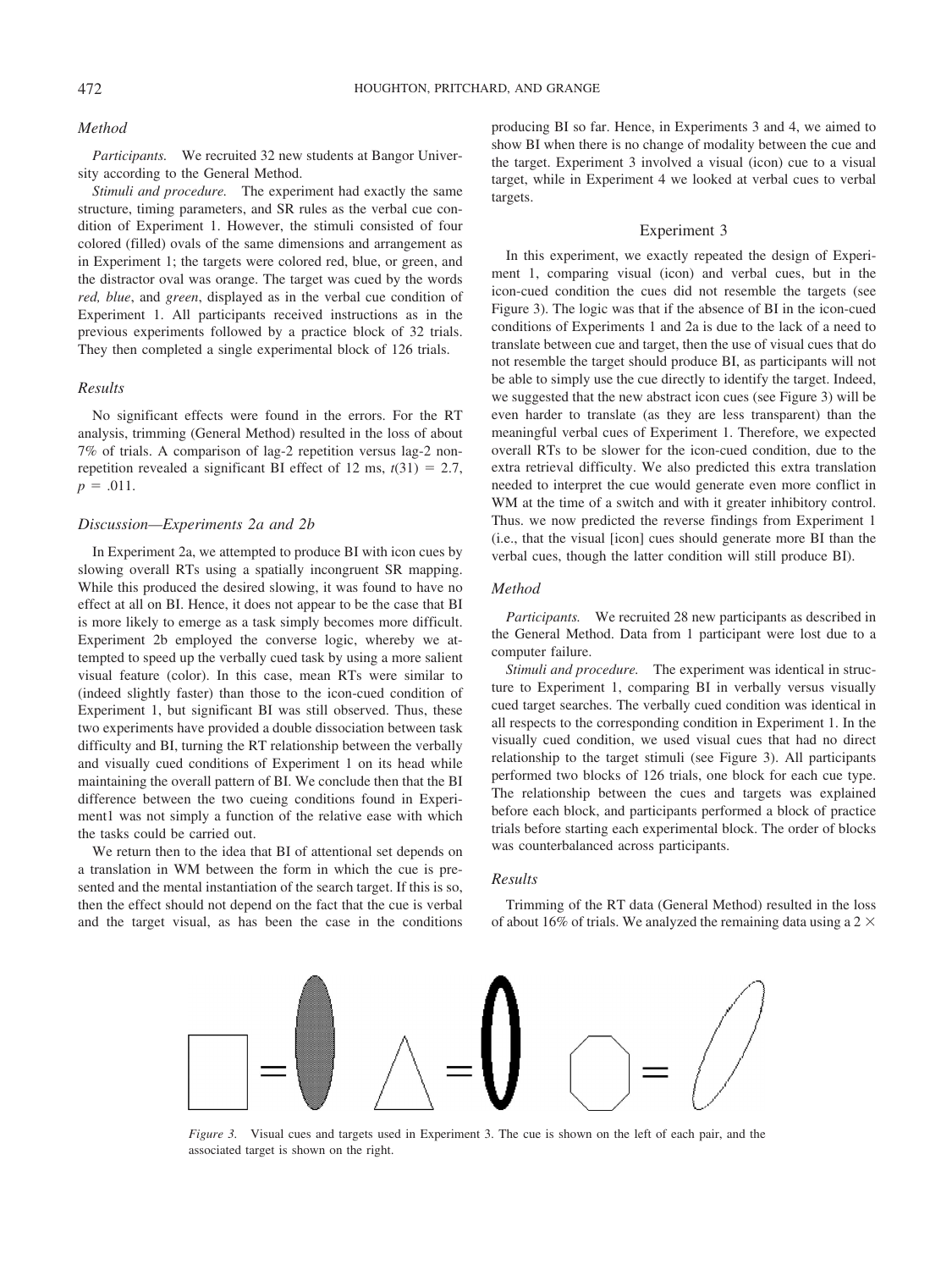2 repeated measures ANOVA comparing cue type (verbal vs. visual) against lag-2 (repetition vs. nonrepetition). Means and standard deviations by conditions are shown in Table 3. There were significant main effects of both cue,  $F(1, 26) = 40.1$ ,  $p \le$ .001, and lag-2 repetition,  $F(1, 26) = 23.7$ ,  $p < .001$ . The main effect of cue was due to participants responding faster to word than to icon cues, the reverse effect to that found in Experiment 1. The global BI effect was 35 ms, but this was qualified by a significant interaction with cue type,  $F(1, 26) = 7.6$ ,  $p = .011$ . We further analyzed the interaction using planned comparisons. For the verbal cues, there was a significant BI effect of 14 ms,  $t(27) = 2.1$ ,  $p =$ .049. As predicted for the visual cues, the BI effect was even greater reaching 57 ms,  $t(27) = 4.3$ ,  $p < .001$ .

#### *Discussion*

Experiment 3 confirmed the prediction that visual cueing of a visual target would produce BI if the cue did not resemble the target, thereby requiring translation of the cue information in order to establish a visual target description. However, the results actually reversed those of Experiment 1, with the visual cues now producing significantly greater BI than the verbal cues. (Note that although the visual cues also slowed participants down globally, the RTs were similar to those in the incongruent condition of Experiment 2a; hence, we do not believe that the effect is due to general task difficulty.) For now, it suggests that when there is no change in modality from cue to target, and the cue is not similar to the target, then there is an even greater need to suppress the contents of WM (either the cue and/or target information) when a switch is made. If this is so, then the same result should be found for verbal cues to verbal targets. This possibility was investigated in Experiment 4.

#### Experiment 4

The aim of this experiment was to establish whether the high level of BI found in the visual cue condition in Experiment 3 could be replicated with verbal cues and targets. In one condition, participants saw a verbal cue (e.g., *Milk*) and then had to report the location of an unrelated target word (e.g., *Disk*). This is analogous to the visually cued condition of Experiment 3. Participants cannot keep the cue word in verbal WM, as it must be replaced by a specification of the target word. Similarly the target word itself may need to be suppressed to process the next verbal cue. Hence, we predicted an even higher level of BI than we have previously

Table 3

| Mean Reaction Times in Milliseconds Across ABA and CBA |  |  |  |  |  |
|--------------------------------------------------------|--|--|--|--|--|
| Sequences for Both Cue Types in Experiment 3           |  |  |  |  |  |

|                                 | Cue type    |           |  |
|---------------------------------|-------------|-----------|--|
| Sequence                        | Iconic cues | Word cues |  |
| ABA                             | 753 (176)   | 599 (121) |  |
| <b>CBA</b>                      | 697 (162)   | 585 (126) |  |
| Backward inhibition (ABA – CBA) | 56          | 14        |  |

*Note*. Standard deviations are in parentheses.  $ABA = lag-2$  repetition;  $CBA = lag-2$  nonrepetition.

found when using a verbal cue to a visual target. As this latter condition has been now been run three times in the current series of experiments (Experiment 1, 2a, 3), we decided not to repeat it here; instead we took the opportunity to include a verbal analogue of the visually cued condition from Experiments 1 and 2a. In this condition, participants saw a cue word and then looked for the identical word in the target display. It was predicted that this condition would produce no BI, as the cue supplies the target description directly, without the need for translation or the endogenous control of WM.

#### *Method*

*Participants.* We recruited 28 new participants as described in the General Method.

*Stimuli and procedure.* All participants completed two blocks of trials with the same structure and timing parameters used in all the previous experiments. The cue was always a word, and each block comprised one of two cueing condition: identical versus unrelated. In the identical condition, the cue and target words were the same (viz., *milk–milk*, *coal– coal*, and *lake–lake*). In the unrelated condition, the three words used in the identical condition were paired with the nonassociated words, *disk*, *seat*, and *gate.* For half the participants, *milk, coal*, and *lake* were cue words, while for the other half, they were targets (and *desk*, *seat*, and *gate* were the cues). The order of blocks (identical vs. unrelated cues) was counterbalanced across participants. Each cueing condition was explained and practiced separately before the beginning of the relevant experimental block of 126 trials.

#### *Results*

Trimming (General Method) removed 19% of trials. We analyzed the remaining RT data using a  $2 \times 2$  repeated measures ANOVA, comparing cue type (identical vs. unrelated) against lag-2 (repetition vs. nonrepetition). Means and standard deviations by conditions are shown in Table 4.

There were significant main effects of both cue (identical vs. unrelated),  $F(1, 26) = 84$ ,  $p < .001$ , and lag-2 (repetition vs. nonrepetition),  $F(1, 26) = 9.9$ ,  $p = .004$ . The main effect of cue was due to participants responding more slowly in the unrelated condition, while the lag-2 effect reflected a global slowing in the repetition condition. Most importantly, there was a significant interaction between the two factors,  $F(1, 26) = 7.1$ ,  $p = .013$ . In follow-up tests, we found the main effect of lag to be entirely due to the unrelated condition, which produced a 50-ms BI cost,  $t(26) = 3.1$ ,  $p = .004$ . No BI was found in the identical condition (see Table 4).

# *Discussion*

The experiment confirmed the predictions that the finding of BI with verbal cues depended entirely on the cue–target relationship. When the target was identical to the cue, no BI was observed. When cue and target were unrelated, a substantial BI cost of 50 ms was observed, notably higher than that found for verbally cued icon targets, and similar to the level of BI produced by visual cues to dissimilar targets.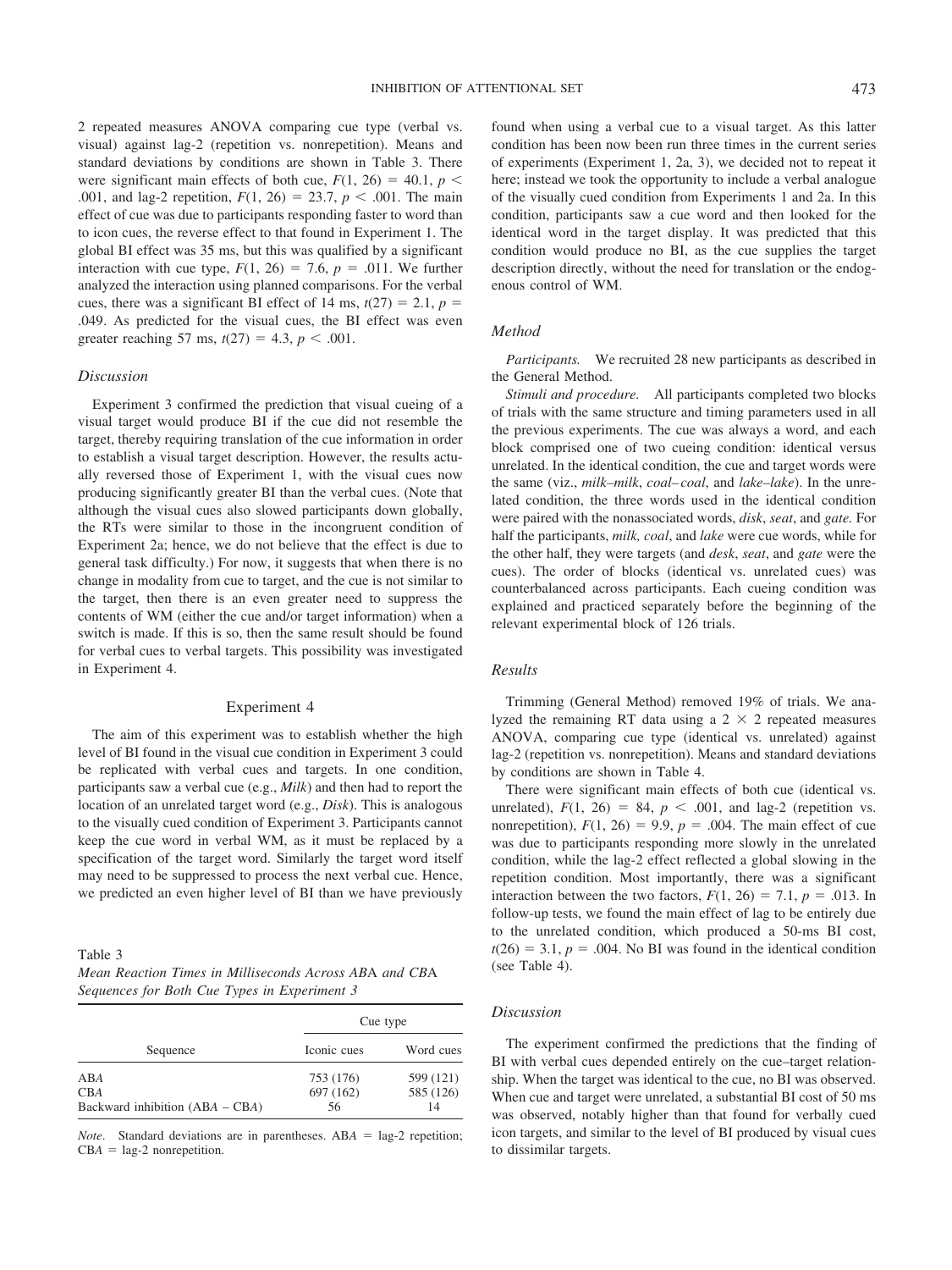Table 4

*Mean Reaction Times in Milliseconds Across AB*A *and CB*A *Sequences for Both Types of Cue–Target Relationships in Experiment 4*

|                                 | Cue-target relationship |           |  |
|---------------------------------|-------------------------|-----------|--|
| Sequence                        | Identical               | Unrelated |  |
| ABA                             | 638 (109)               | 850 (189) |  |
| <b>CBA</b>                      | 638 (113)               | 800 (162) |  |
| Backward inhibition (ABA – CBA) |                         | 50        |  |

*Note*. Standard deviations are in parentheses.  $ABA = lag-2$  repetition;  $CBA = lag-2$  nonrepetition.

#### General Discussion

For ease of comparison between the experiments presented here, we summarize the results in Table 5, in terms of the cue–target relationships and the level of BI observed.

Across five experiments, we have provided evidence that BI can be caused by cue-related processing, involving installation of the relevant attentional set into WM. Importantly, across all experiments the task set and the response set were held constant across trials. In Experiment 1, verbal cues to visual targets generated greater BI than transparent iconic cues, which displayed the relevant target properties in a direct fashion, removing the need for translation. In Experiment 2a, we demonstrated that the observed effect was not caused by increased task difficulty for verbal cues, as increasing the task difficulty for the icon-cued trials did not generate BI. We suggest this manipulation did not produce BI, as the increased difficulty did not introduce the need to translate the cue; conversely, making the verbally cued task easier without removing the need for translation did not remove BI (Experiment 2b). This finding suggests that the levels of BI we observed are independent from aspects of task difficulty not related to cue processing. Experiment 3 (abstract icons) demonstrated that BI can occur even with no change in modality between the cue and the target. Due to the abstractness of the iconic cue in this condition, we propose that additional translation was required, leading to the increased levels of BI compared to the word-cue condition of Experiment 1. In Experiment 4, we generalized the previous results to the case in which the target was a word as opposed to a geometric figure. This manipulation still produced BI but only when the cue and target words were unrelated and thus requiring effortful translation for successful task performance. The unrelated words condition was analogous to the condition in Experiment 3 in that icon targets were cued by visually dissimilar icons, and these two conditions produced the highest observed levels of BI (around 50 ms). Taken together, the results show that (a) BI can be observed without a task switch in the usual sense, (b) BI can be caused by cued switches in attentional set alone, and (c) the more difficult the cue is to interpret (i.e., the more translation required to establish the appropriate contents of WM) the greater the degree of BI observed.

These results constitute novel findings regarding BI, as previously little attention has been paid to the influence of task cues on BI (though see Arbuthnott, 2005) or to the possibility of observing BI without a classical task switch. Indeed, much recent work has emphasized the importance of response stages rather than preparatory stages of task performance on BI (Gade & Koch, 2007; Koch et al., 2004; Schuch & Koch, 2003). Hence, these new results are of some theoretical importance more generally, as all published BI studies have used instructional cues: either verbal cues (e.g., "odd/even"; Mayr, 2002; Mayr et al., 2006; Mayr & Keele, 2000) or abstract cues requiring an extra stage of translation (e.g., a square screen frame; Druey & Hübner, 2007; Gade & Koch, 2005, 2007; Koch et al., 2004; Phillip et al., 2007; Schuch & Koch, 2003). Although these studies used more conventional taskswitching designs (compared to our attention-switching paradigm), it is possible that the nature of the cue–task relationship employed may influence the results.

# *The Locus of Inhibition in BI: Preparation Versus Response*

From the data presented in the current article, inhibition does not appear to exclusively target response related stages. It is important to note that in all conditions presented (for conditions that generated BI and those that did not), identical response parameters were implemented: A response was expected on every trial, and thus response selection and execution was required with 100% certainty (cf. Schuch & Koch, 2003). The response set was held constant throughout the experiments, with participants simply having to make (in all but one case) a spatially compatible response to a target location. Under these circumstances, it seems unlikely that the response set would be inhibited from one trial to the next (cf. Gade & Koch, 2007) and that the degree of response inhibition used would be affected by the way in which the target was cued.

Therefore, something other than response processes must determine the degree of BI found in the various conditions; this, we argue, is the role translation plays in interpreting the cue. As mentioned in the introduction, this view is consistent with Mayr and Kliegl's (2000, 2003) two-stage model of task-set selection, whereby the cue aides recovery of the relevant task set from long-term memory. We argue that during this retrieval stage, the translation result for the current task (attentional set, in our studies)

Table 5

*Summary of the Results in Terms of Cue–Target Relationships and Observed Backward Inhibition in Milliseconds*

| Experiment<br>and cue | Target           | Cue–target<br>relationship | <b>Backward</b><br>inhibition |
|-----------------------|------------------|----------------------------|-------------------------------|
| 1                     |                  |                            |                               |
| Verbal                | <b>Icon</b>      | Semantic                   | $24***$                       |
| <b>Icon</b>           | Icon             | Similar                    | 1                             |
| 2a                    |                  |                            |                               |
| <b>Icon</b>           | Icon congruent   | Similar                    | $-3$                          |
| <b>Icon</b>           | Icon incongruent | Similar                    | 5                             |
| 2 <sub>b</sub>        |                  |                            |                               |
| Verbal                | <b>Icon</b>      | Semantic                   | $12*$                         |
| 3                     |                  |                            |                               |
| Verbal                | <b>Icon</b>      | Semantic                   | $14*$                         |
| <b>Icon</b>           | Icon             | Unrelated                  | $57***$                       |
| 4                     |                  |                            |                               |
| Verbal                | Verbal           | Identical                  | 0                             |
| Verbal                | Verbal           | Unrelated                  | $50***$                       |

 $p < .05.$  \*\*  $p < .01.$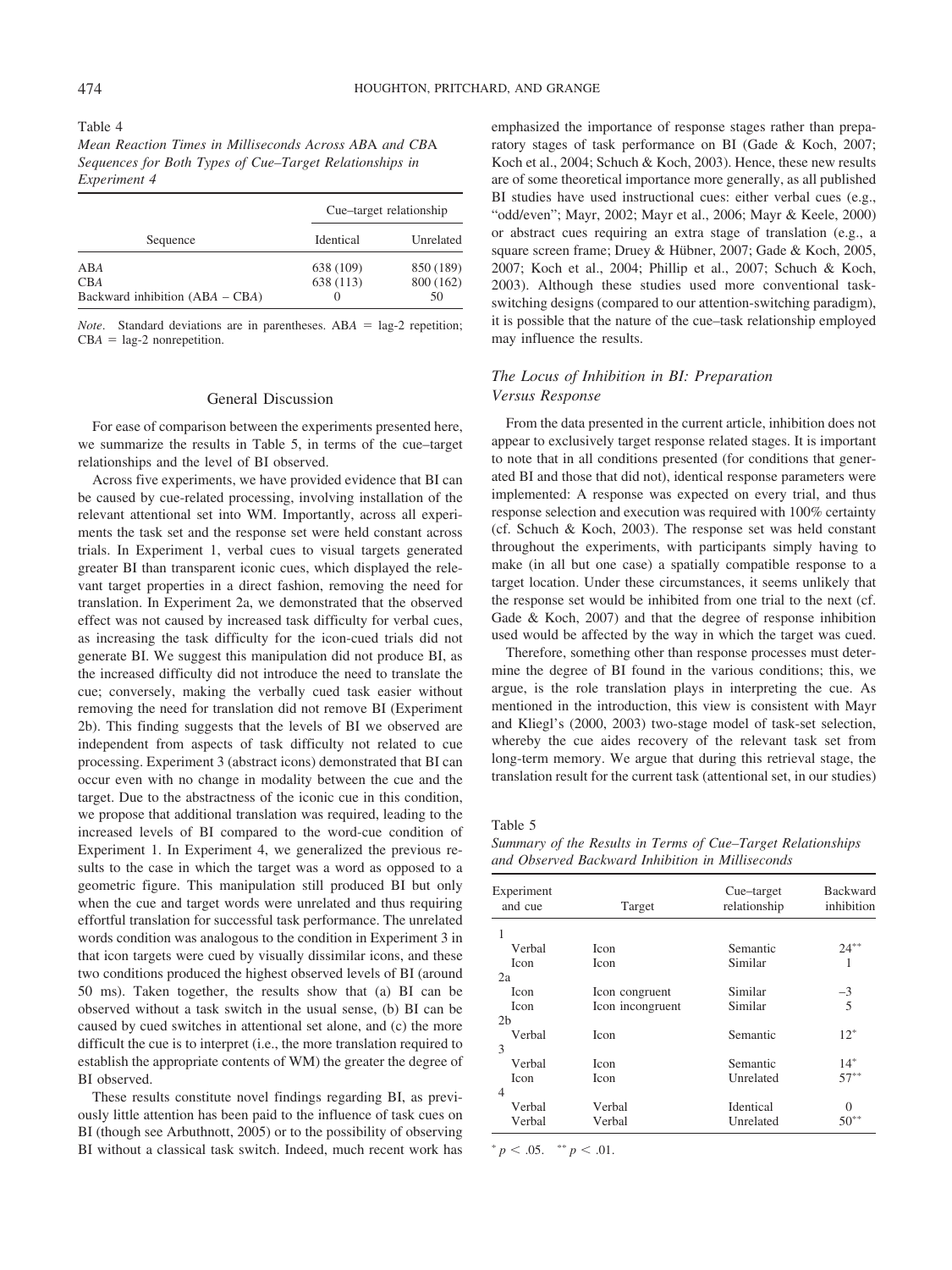will meet with competition from the recently performed translation result in WM (from  $n - 1$ ); this competition will induce conflict in the cognitive system, thus triggering control mechanisms (Botvinick et al., 2001; Houghton & Tipper, 1994). Note that we suggest this process occurs during cue presentation and before target presentation (and therefore before response processes). This view is in line with the proposal that BI reflects a mechanism by which WM is cleared, making it available for a new task set to be installed (Mayr & Keele, 2000).

On the face of it, this proposal is contradicted by Schuch and Koch's (2003) finding that BI was abolished when trial  $n - 1$  in an AB*A* sequence was marked as no go following the cue (i.e., the  $n - 1$  cue would have been processed as usual). One problem in interpreting this result is that researchers do not really know what happens when participants encounter a no-go signal. Clearly they produce the usual type of response, but it is also possible that some more general cognitive resetting takes place that disrupts all ongoing WM process (including cue processing). A related possibility is that the result of the cue translation generates most conflict (and with it greater BI) when it is actually applied to a stimulus (the second stage of Mayr & Kliegl's, 2003, model). This always occurred in our experiments but was abolished on no-go trials in Schuch and Koch's study. In this vein, one might even interpret the use of no-go trials as interleaving a fourth task, as participants have to remember what the no-go cue means and react appropriately.

# *Bottom-Up Versus Top-Down Activation of a Task Set*

Mayr and Keele (2000, Experiment 3) proposed that BI is tied to top-down, endogenous acts of control. Thus, it may be that where we found no BI at all (highly similar–identical cues and targets), it was because no top-down control was employed. The previous study most relevant to this question is Mayr and Keele's (2000) Experiment 3, which contrasted bottom-up (uncued) with top-down (cued) selection of targets. In the bottom-up condition, participants could identify the target from the stimulus display alone but could not make advance preparation as there was no cue. In the top-down condition, participants saw the same stimulus displays (with only one object having target properties) but also saw a valid word cue beforehand, allowing them to prepare in advance. BI was only found in the top-down condition, in which overall RTs were also faster (i.e., participants used the cues). This finding supports the idea that translation of a cue determines BI. In the top-down condition, the cue is translated to form a representation of the target, leading to inhibition of the previous target. In contrast to Mayr and Keele's (2000) bottom-up condition, in our studies selection could never be made without the aid of the cue. Thus, some act of top-down control (attending to the cue, remembering it, matching it to the display) was always needed, however transparent the cue.

## *BI in the Absence of Task Switching*

In the experiments presented here, we have found BI in scenarios that do not require task switching per se. Across all conditions, those that generated BI and those that did not, the task remained constant (search for the cued target), and participants switched attentional set between target properties. As BI can be modulated by cue transparency alone, it remains to be investigated to what degree the effects found in other studies of BI are due to cue translation processes. We do not claim on the basis of our results that all BI reported to date is caused exclusively by cue–target (task) translation processes. Indeed, as so much changes when a new task is installed into WM, many more conflicts than cue– target translation may arise, thus triggering inhibition. Future research might parametrically introduce more conflict into the trial structure of our paradigm in a systematic manner to investigate whether BI increases additively as a function of the conflict.

# Conclusion

We have presented evidence in favor of the existence of a demand-driven inhibitory mechanism in task switching employed during increased intertrial conflict (Botvinick et al., 2001; Mayr & Keele, 2000). Rather than being tied exclusively to responserelated processes of task performance (or the task set as a whole), the mechanism is employed wherever and whenever the locus of conflict appears. In the current context, we have shown that some degree of conflict arises during cue-processing stages, likely caused by the need to translate the cue efficiently enabling successful retrieval of the relevant task set from long-term memory and implementation into WM.

#### References

- Allport, D. A., Styles, E. A., & Hsieh, S. (1994). Shifting intentional set: Exploring the dynamic control of tasks. In C. Umiltà  $& M$ . Moscovitch (Eds.), *Attention and performance XV: Conscious and nonconscious information processing* (pp. 421-452). Hillsdale, NJ: Erlbaum.
- Allport, D. A., & Wylie, G. (2000). Task-switching, stimulus–response bindings, and negative priming. In S. Monsell & J. S. Driver (Eds.), *Control of cognitive processes: Attention and performance XVIII* (pp. 35–70). Cambridge, MA: MIT Press.
- Altmann, E. (2006). Task switching is not cue switching. *Psychonomic Bulletin & Review, 13,* 1016 –1022.
- Altmann, E. (2007). Cue-independent task-specific representations in task switching: Evidence from backward inhibition. *Journal of Experimental Psychology: Learning, Memory, and Cognition, 33,* 892– 899.
- Arbuthnott, K. (2005). The influence of cue type on backward inhibition. *Journal of Experimental Psychology: Learning, Memory, and Cognition, 31,* 1030 –1042.
- Arbuthnott, K., & Woodward. T. (2002). The influence of cue–task association and location on switch cost and alternating-switch cost. *Canadian Journal of Experimental Psychology, 56,* 18 –29.
- Bao, M., Li, Z., Chen, X., & Zhang, D. (2007). Backward inhibition in a task of switching attention within verbal working memory. *Brain Research Bulletin, 69,* 214 –221.
- Botvinick, M., Braver, T., Barch, D., Carter, C., & Cohen, J. (2001). Conflict monitoring and cognitive control. *Psychological Review, 108,*  $624 - 652.$
- Burgess, N., & Hitch, J. G. (1992). Towards a network model of the articulatory loop. *Journal of Memory and Language, 31,* 429 – 460.
- Cooper, R. P., Schwartz, M., Yule, P., & Shallice, T. (2005). The simulation of action disorganisation in complex activities of daily living. *Cognitive Neuropsychology, 22,* 959 –1004.
- Dreher, J., & Berman, K. F. (2002). Fractioning the neural substrate of cognitive control processes. *Proceedings of the National Academy of Sciences, USA, 99,* 14595–14600.
- Druey, M., & Hübner, R. (2007). The role of temporal cue–target overlap in backward inhibition under task switching. *Psychonomic Bulletin & Review, 14,* 749 –754.